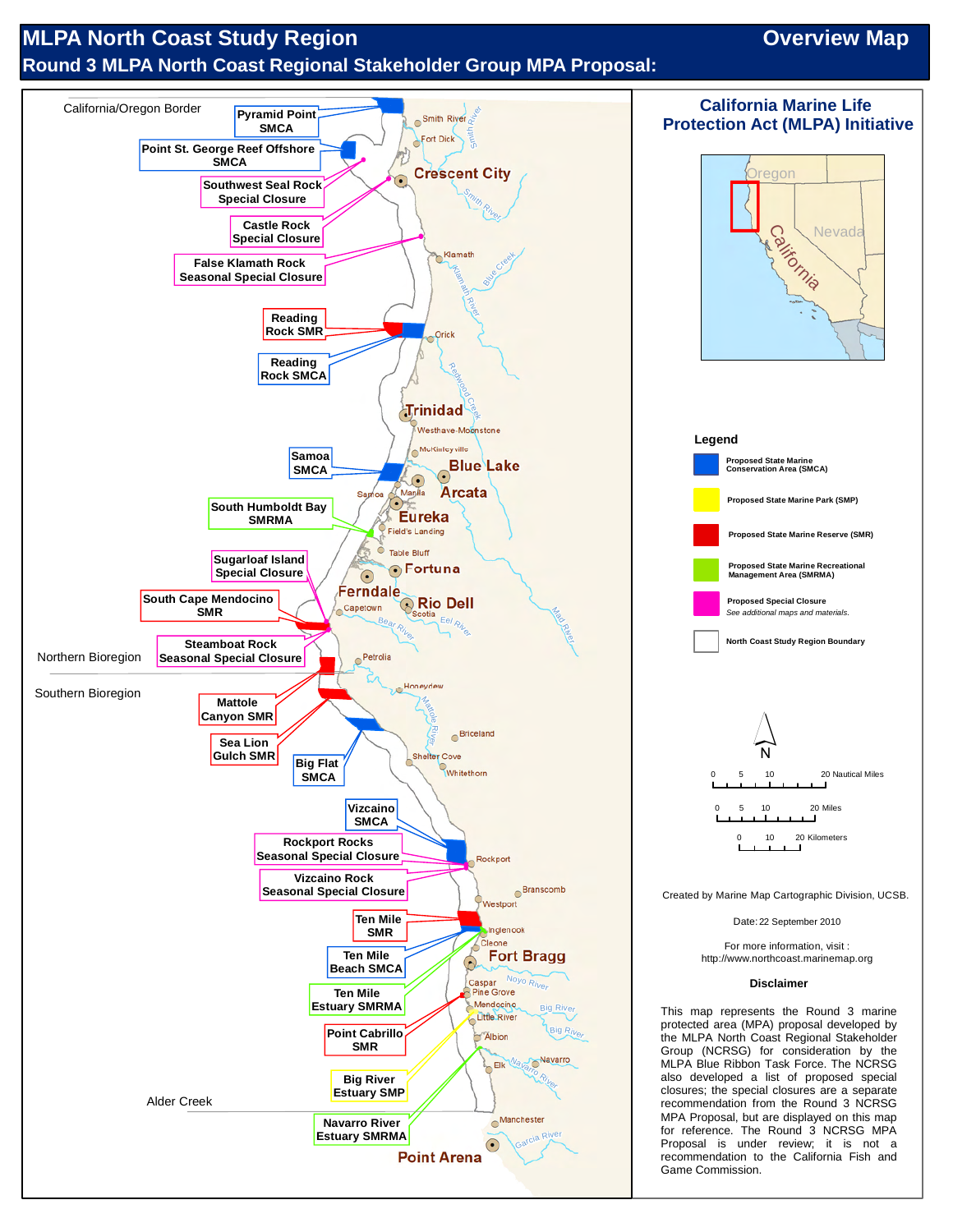## **MLPA North Coast Study Region Round 3 NCRSG Marine Protected Area Proposal Geographic Cluster Maps**

## **Vizcaino SMCA**

## **Proposed Allowed Uses (Take Regulations)**

The take of all living marine resources is prohibited except:

- 1. The commercial take of salmon (TROLL); and Dungeness crab (TRAP).
- 2. The recreational take of salmon (TROLL); and Dungeness crab (HOOP NET, DIVING OR TRAP).
- 3. The recreational take, intended to accommodate tribal uses, of:
	- rockfishes, cabezon, greenling, lingcod, sculpin, California halibut, Pacific halibut, redtail surfperch, other surfperch, salmon, stickleback and Pacific lamprey (HOOK AND LINE);
	- shiner surfperch, surf smelt, herring and anchovy (DIP NET OR CAST NET);
	- eulachon (DIP NET);
	- anchovy, sardine and mackerel (2 species) (HAND);
	- Pacific lamprey (SPEARFISHING OR BOW AND ARROW);
	- red abalone, snails (7 species), limpets (2 species), clams (10 species), mussels, oysters, scallops, red urchin, and purple urchin (HAND);
	- market squid (DIP NET OR CAST NET);
	- Dungeness crab, rock crabs and shore crabs (TRAP OR HOOP NET);
	- coonstripe shrimp and spot prawn (TRAP);
	- octopus and bay ghost shrimp (HAND);
	- giant kelp, bull kelp, turf-forming and foliose algae (except for sea palm) (HAND).

## **MPA Boundaries (These may be approximate)**

North Boundary: 39˚48.5 South Boundary: 39˚44.3 West Boundary: the state water boundary East Boundary: mean high tide line

## **Ten Mile SMRMA**

# **Proposed Allowed Uses (Take Regulations)**

The take of all living marine resources is prohibited.

# **MPA Boundaries (These may be approximate)**

From the mouth of Ten Mile River (abuts Ten Mile SMCA) inland to the west bank of the south fork of the Ten Mile.



Proposed State Marine Conservation Area (SMCA)

## **Ten Mile Estuary SMRMA**



#### Disclaimer

This map represents a portion of the Round 3 marine protected area (MPA) proposal developed by the MLPA North Coast Regional Stakeholder Group (NCRSG) for consideration by the MLPA Blue Ribbon Task Force. The MPAs are shown in geographic clusters and include the proposed commercial and recreational uses as well as the proposed recreational uses intended to accommodate tribes and tribal communities. Tribal uses were developed based on input from California north coast tribes and tribal communities. The NCRSG also developed a special closures recommendation; the special closures are a separate recommendation from the Round 3 NCRSG MPA Proposal. More information on the Round 3 NCRSG MPA Proposal, allowed uses intended to accommodate tribes and tribal communities, or the special closures recommendation can be found at http://www.dfg.ca.gov/mlpa/mpaproposals\_nc.asp. This proposal is under review; it is not a recommendation to the California Fish and Game Commission.

Vizcaino SMCA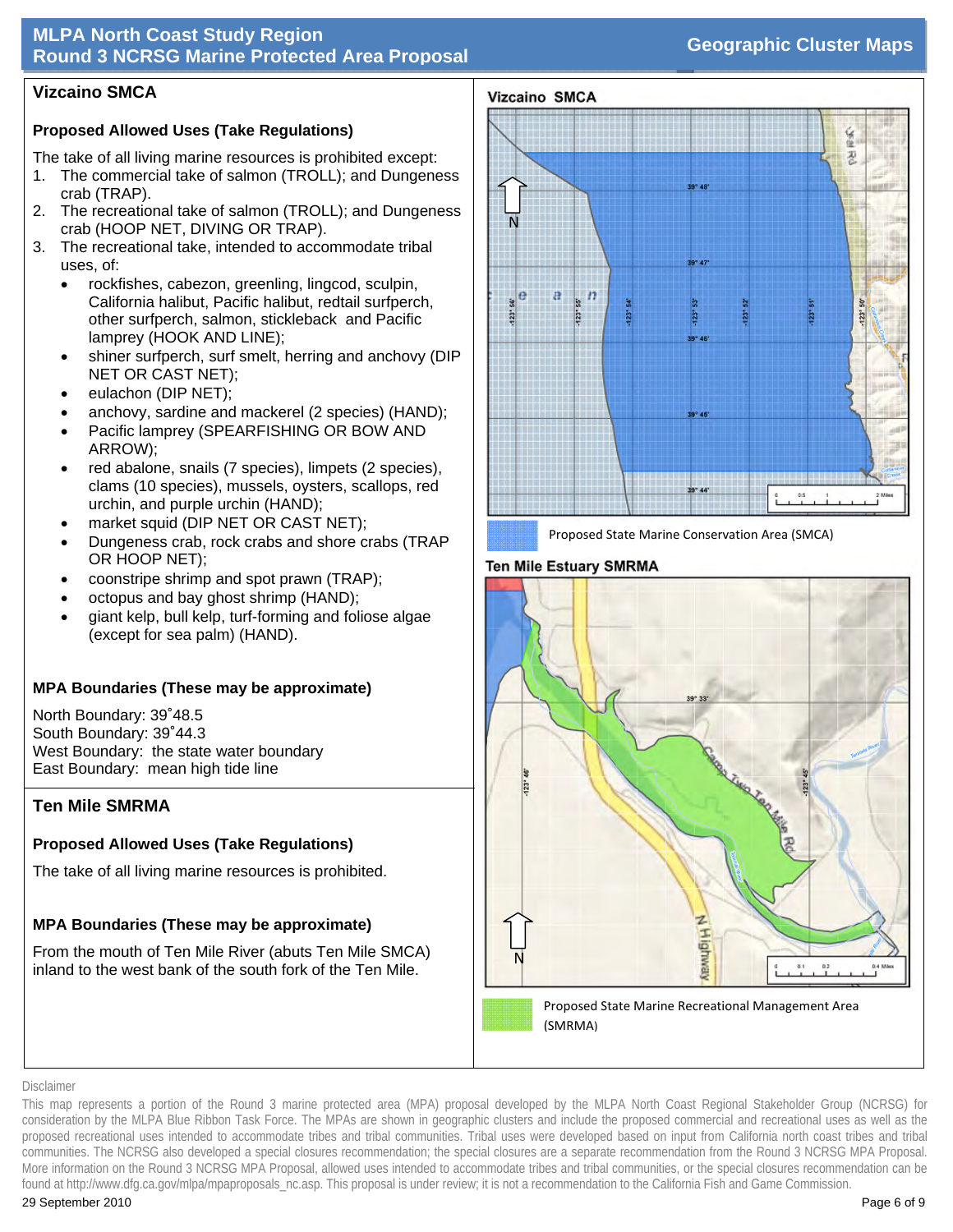## **Ten Mile SMR**

#### **Proposed Allowed Uses (Take Regulations)**

Take of all living marine resources is prohibited.

#### **MPA Boundaries (These may be approximate)**

North Boundary: 39˚ 35.9 South Boundary: 39˚ 33.3 East Boundary: mean high tide line West Boundary: the state water boundary

### **Ten Mile Beach SMCA**

#### **Proposed Allowed Uses (Take Regulations)**

The take of all living marine resources is prohibited except:

- 1. The commercial take of Dungeness crab (TRAP).
- 2. The recreational take of Dungeness crab (HOOP NET, DIVING OR TRAP).
- 3. The recreational take, intended to accommodate tribal uses, of:
	- rockfishes, cabezon, greenling, lingcod, sculpin, California halibut, Pacific halibut, redtail surfperch, other surfperch, salmon, stickleback and Pacific lamprey (HOOK AND LINE);
	- shiner surfperch, surf smelt, herring and anchovy (DIP NET OR CAST NET);
	- eulachon (DIP NET);
	- anchovy, sardine and mackerel (2 species) (HAND);
	- Pacific lamprey (SPEARFISHING OR BOW AND ARROW);
	- octopus and bay ghost shrimp (HAND);
	- red abalone, snails (7 species), limpets (2 species), clams (10 species), mussels, oysters, scallops, red urchin, and purple urchin (HAND);
	- market squid (DIP NET OR CAST NET);
	- Dungeness crab, rock crabs and shore crabs (TRAP OR HOOP NET);
	- coonstripe shrimp and spot prawn (TRAP);
	- giant kelp, bull kelp, turf-forming and foliose algae (except for sea palm) (HAND).

## **MPA Boundaries (These may be approximate)**

North Boundary: 39˚ 33.3 South Boundary: 39˚ 32.5 East Boundary: mean high tide line West Boundary: the state water boundary



Proposed State Marine Reserve (SMR)

Proposed State Marine Conservation Area (SMCA)

#### Disclaimer

This map represents a portion of the Round 3 marine protected area (MPA) proposal developed by the MLPA North Coast Regional Stakeholder Group (NCRSG) for consideration by the MLPA Blue Ribbon Task Force. The MPAs are shown in geographic clusters and include the proposed commercial and recreational uses as well as the proposed recreational uses intended to accommodate tribes and tribal communities. Tribal uses were developed based on input from California north coast tribes and tribal communities. The NCRSG also developed a special closures recommendation; the special closures are a separate recommendation from the Round 3 NCRSG MPA Proposal. More information on the Round 3 NCRSG MPA Proposal, allowed uses intended to accommodate tribes and tribal communities, or the special closures recommendation can be found at http://www.dfg.ca.gov/mlpa/mpaproposals\_nc.asp. This proposal is under review; it is not a recommendation to the California Fish and Game Commission.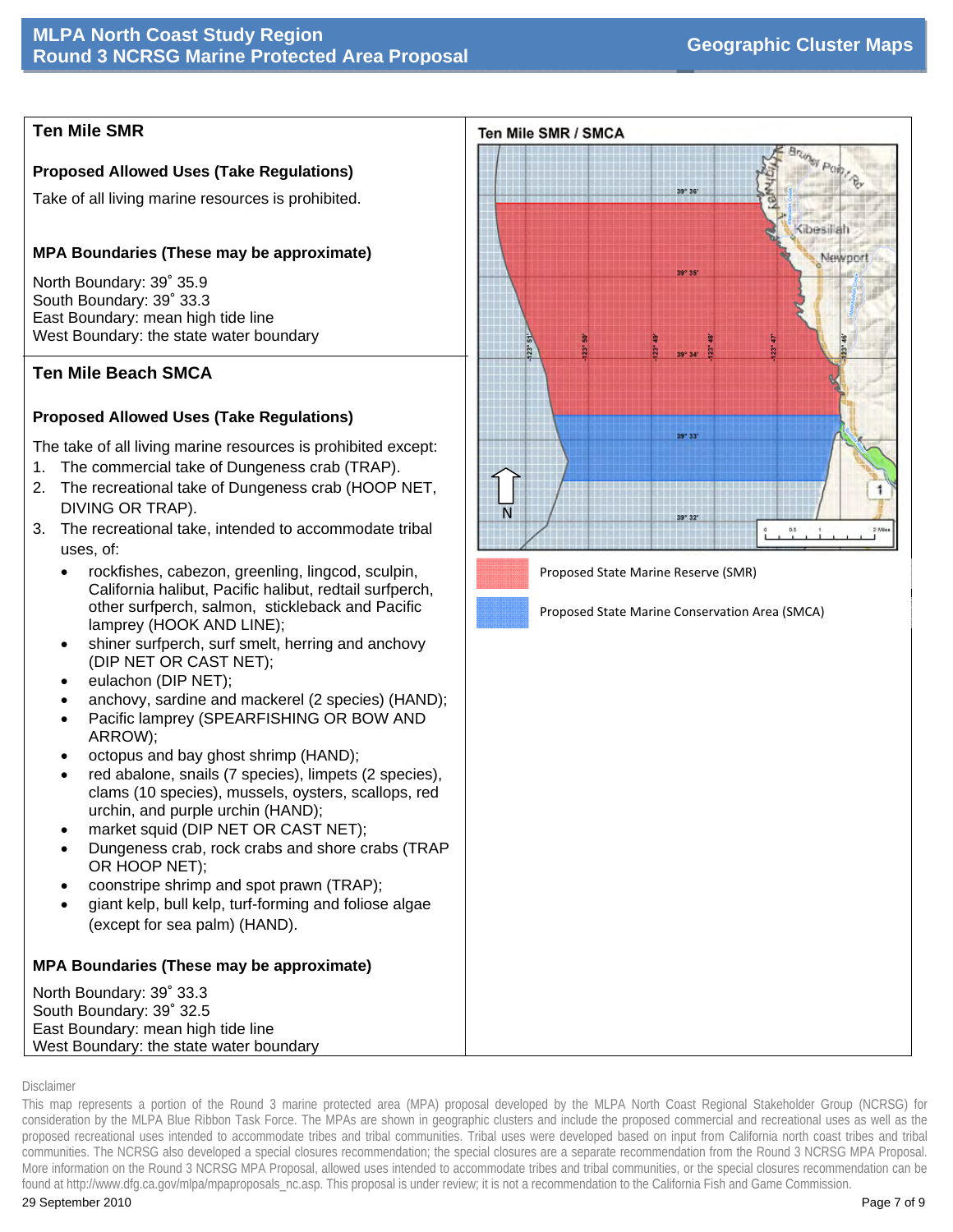# **MLPA North Coast Study Region Round 3 NCRSG Special Closures Recommendation**

#### **Page 2 of 2**

#### **California Marine Life Protection Act (MLPA) Initiative**

Proposed Special Closure

North Coast Study Region Boundary

#### **Disclaimer:**

This map represents the Round 3 special closures recommendation developed by the MLPA North Coast Regional Stakeholder Group (NCRSG) for consideration by the MLPA Blue Ribbon Task Force. Special closures displayed on this map were developed by the NCRSG separately from the Round 3 NCRSG Marine Protected Area (MPA) Proposal. The recommended special closures are intended to link to the Round 3 NCRSG MPA Proposal, but are separate from that proposal. The Round 3 NCRSG Special Closures Recommendation is under review; it is not a recommendation to the Fish and Game Commission.

For more information, visit http://www.northcoast.marinemap.org

Date: September 21, 2010









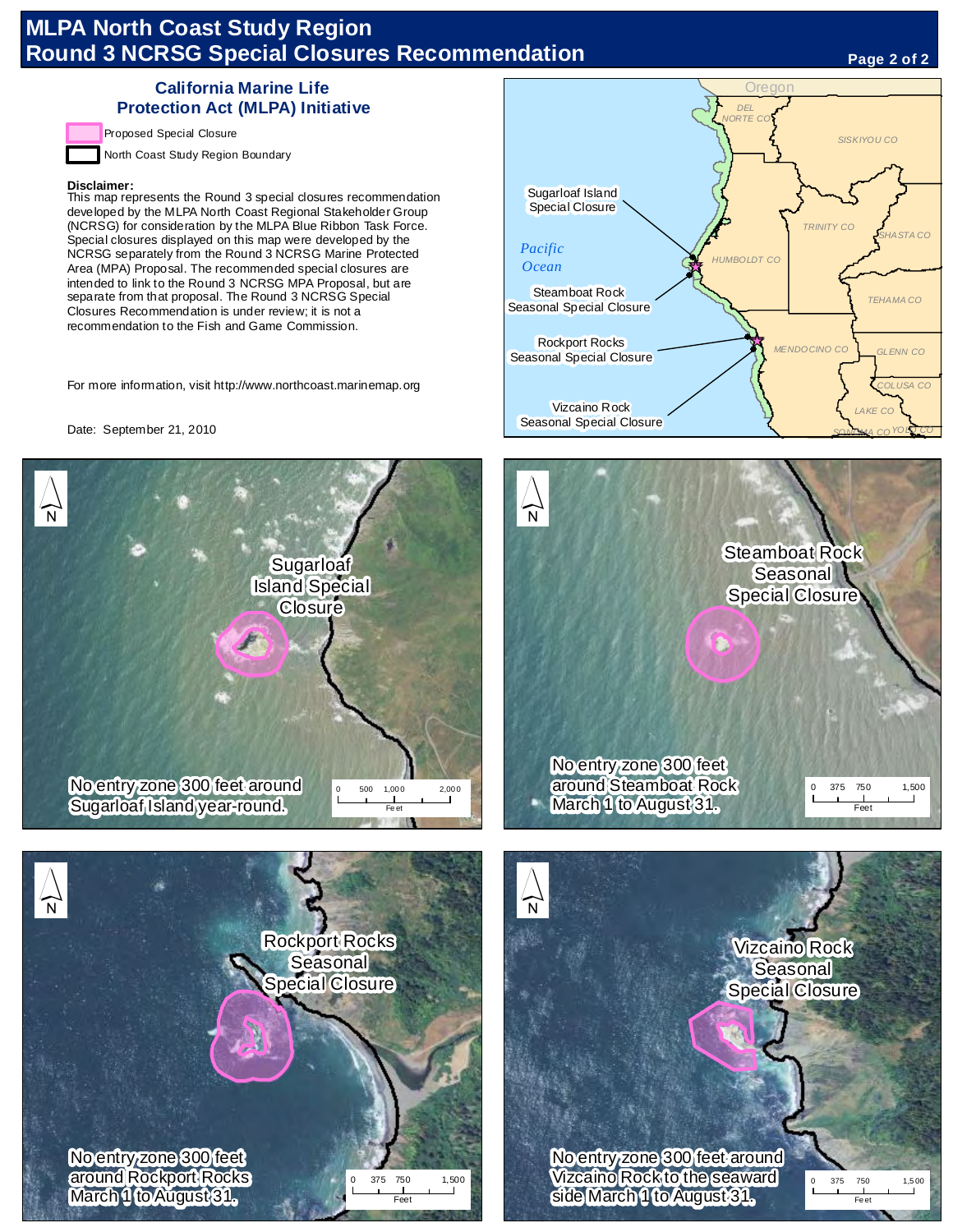| <b>MPA Name</b>              | <b>MPA ID</b> | Bio-<br>region   | <b>MPA Boundaries</b><br>(Exact or Approximate)                                              | <b>Designation</b> | Preliminary<br>Level of<br>Protection* | <b>Proposed Allowed Uses</b><br>(Take Regulations)                                                                                                                                                                                                                                                                                                                                                                                                                                                                                                                                                                                                                                                                                                                                                                                                                                                                                                                  | <b>Other Proposed</b><br><b>Regulations</b>                                                                                              | <b>Regional Goals/ Objectives</b>                                                                       |
|------------------------------|---------------|------------------|----------------------------------------------------------------------------------------------|--------------------|----------------------------------------|---------------------------------------------------------------------------------------------------------------------------------------------------------------------------------------------------------------------------------------------------------------------------------------------------------------------------------------------------------------------------------------------------------------------------------------------------------------------------------------------------------------------------------------------------------------------------------------------------------------------------------------------------------------------------------------------------------------------------------------------------------------------------------------------------------------------------------------------------------------------------------------------------------------------------------------------------------------------|------------------------------------------------------------------------------------------------------------------------------------------|---------------------------------------------------------------------------------------------------------|
| Vizcaino SMCA                |               | 1004765 Southern | North: 39º 48.5<br>South: 39 44.3<br>West: State water boundary<br>East: Mean high tide line | <b>SMCA</b>        | Low                                    | The take of all living marine resources is<br>prohibited except:<br>1. The commercial take of salmon<br>(TROLL); and Dungeness crab (TRAP).<br>2. The recreational take of salmon<br>(TROLL); and Dungeness crab (HOOP<br>NET, DIVING OR TRAP).<br>3. The recreational take, intended to<br>accommodate tribal uses, of:<br>• rockfishes, cabezon, greenling,<br>lingcod, sculpin, California halibut,<br>Pacific halibut, redtail surfperch, other<br>surfperch, salmon, stickleback and<br>Pacific lamprey (HOOK AND LINE);<br>• shiner surfperch, surf smelt,<br>herring and anchovy (DIP NET OR<br>CAST NET);<br>· eulachon (DIP NET);<br>• anchovy, sardine and mackerel (2<br>species) (HAND);<br>• Pacific lamprey (SPEARFISHING<br>OR BOW AND ARROW);<br>• red abalone, snails (7 species),<br>limpets (2 species), clams (10 species),<br>mussels, oysters, scallops, red urchin,<br>and purple urchin (HAND);<br>• market squid (DIP NET OR CAST<br>NET); | Recommend that<br>Department of Fish and<br>Game explore co-<br>management opportunities<br>with local tribes and tribal<br>communities. | $G1: (O-1.2, O-1.4)$<br>$G2: (O-2.4)$<br>G4: (O-4.1, O-4.2)<br>G5: (O-5.3, O-5.4)<br>G6: (O-6.1, O-6.2) |
| Vizcaino SMCA<br>(continued) | 1004765       |                  |                                                                                              |                    |                                        | • Dungeness crab, rock crabs and<br>shore crabs (TRAP OR HOOP NET);<br>• coonstripe shrimp and spot prawn<br>(TRAP);<br>• octopus and bay ghost shrimp<br>(HAND);<br>· giant kelp, bull kelp, turf-forming<br>and foliose algae (except for sea palm)<br>(HAND).                                                                                                                                                                                                                                                                                                                                                                                                                                                                                                                                                                                                                                                                                                    |                                                                                                                                          |                                                                                                         |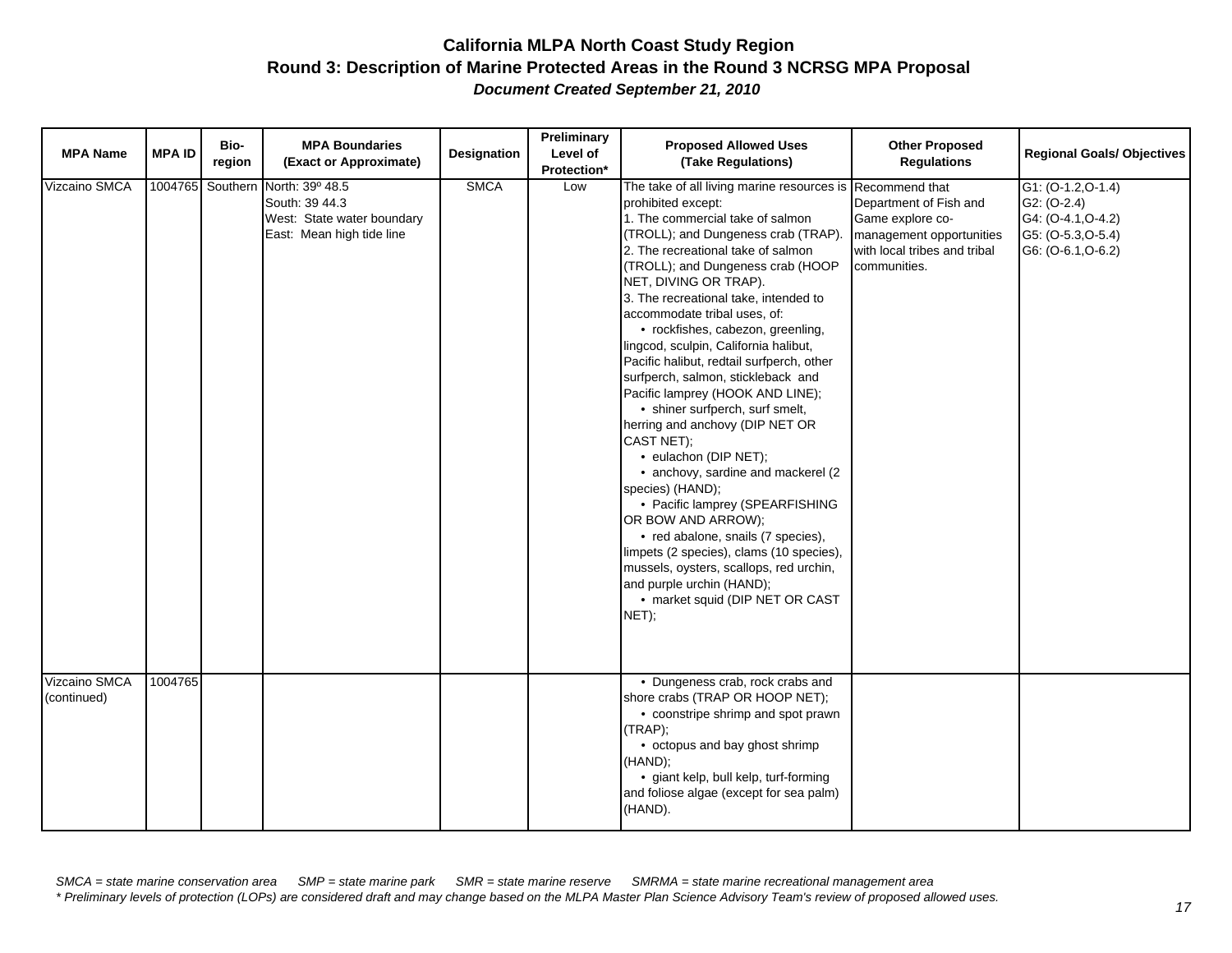| <b>MPA Name</b>              | <b>Site-specific Rationale</b>                                                                                                                                                                                                                                                                                                                                                                                                                                                               | <b>NCRSG Motion</b>                                                                                                                                                                                                                                                                                                                                              | <b>Other Design Considerations</b>                                                                                                                                                                                                                                                                                                                                                                                                  |
|------------------------------|----------------------------------------------------------------------------------------------------------------------------------------------------------------------------------------------------------------------------------------------------------------------------------------------------------------------------------------------------------------------------------------------------------------------------------------------------------------------------------------------|------------------------------------------------------------------------------------------------------------------------------------------------------------------------------------------------------------------------------------------------------------------------------------------------------------------------------------------------------------------|-------------------------------------------------------------------------------------------------------------------------------------------------------------------------------------------------------------------------------------------------------------------------------------------------------------------------------------------------------------------------------------------------------------------------------------|
| Vizcaino SMCA                | This SMCA is designed to protect rocky shore habitat. Its high<br>diversity of benthic species, and both hard bottom and soft bottom<br>communities, will help sustain, conserve, and protect marine life<br>populations. It is a rarely visited remote area. Socioeconomic<br>impacts were considered when placing it here. An important crab<br>and salmon area (see allowed uses), it is the only preferred sized<br>MPA in the southern bioregion. Designed to maintain mod-high<br>LOP. | The NCRSG proposes that the following<br>language be included in the MPA<br>regulations: "All California Indian Tribal<br>traditional, non-commercial fishing,<br>gathering, and harvesting for subsistence,<br>ceremonial or stewardship purposes shall<br>be uses that are exercised by the<br>members of California Indian tribes and<br>tribal communities." | Socioeconomic impacts were considered when developing the<br>level of protection to allow commercial crabbing and salmon<br>trolling. The placement is above Rockport Beach and below Usal<br>Beach, both public access points, so to avoid conflicts with public<br>use.<br>Intended to function with Ten Mile cluster to the south. Designed<br>to maintain a mod-high LOP.<br>No wave energy projects or oil exploration/leases. |
| Vizcaino SMCA<br>(continued) |                                                                                                                                                                                                                                                                                                                                                                                                                                                                                              |                                                                                                                                                                                                                                                                                                                                                                  |                                                                                                                                                                                                                                                                                                                                                                                                                                     |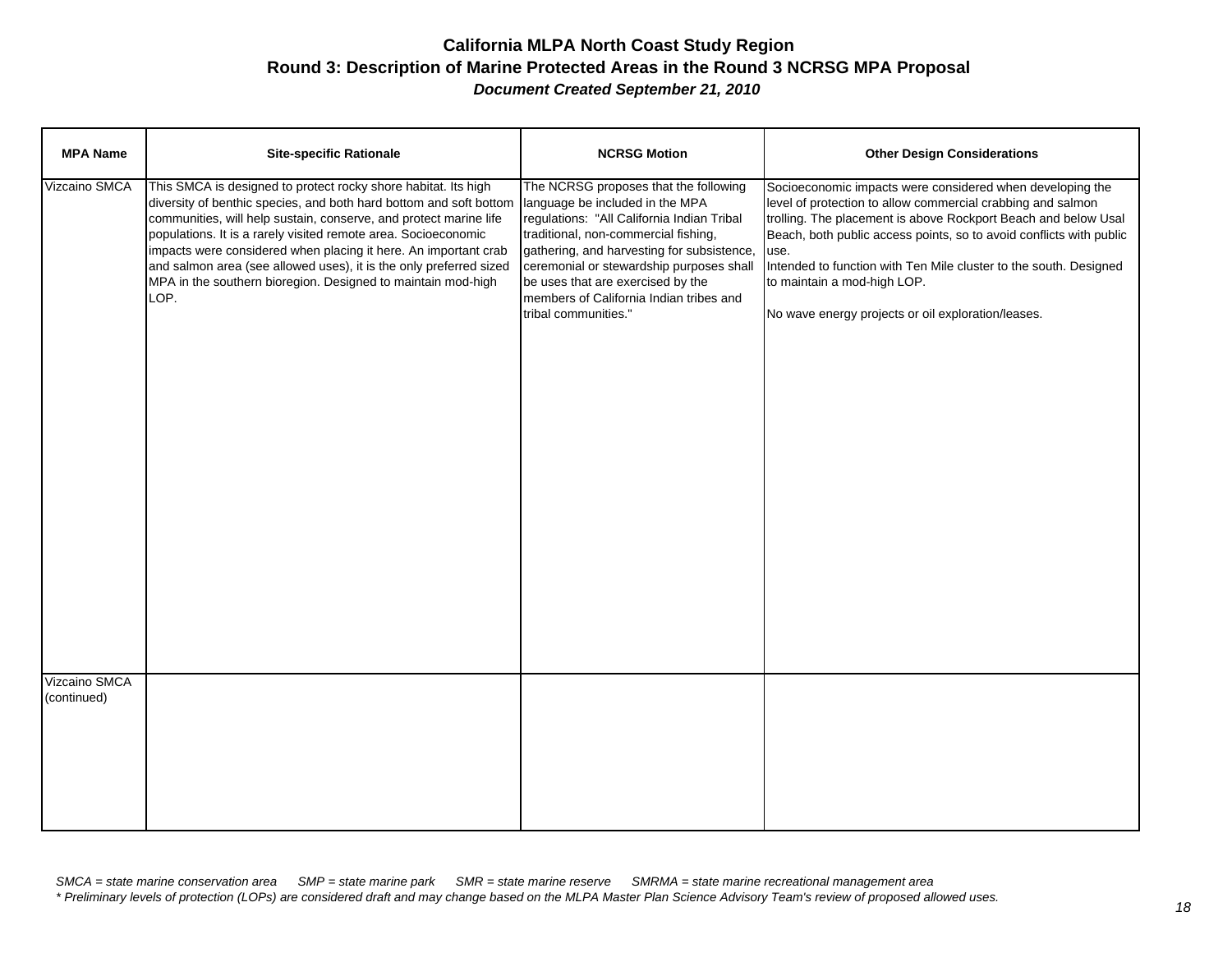| <b>MPA Name</b>             | <b>MPA ID</b> | Bio-<br>region | <b>MPA Boundaries</b><br>(Exact or Approximate)                                                                              | Designation | Preliminary<br>Level of<br>Protection* | <b>Proposed Allowed Uses</b><br>(Take Regulations)    | <b>Other Proposed</b><br><b>Regulations</b>                                                                                              | <b>Regional Goals/ Objectives</b>                                                                                   |
|-----------------------------|---------------|----------------|------------------------------------------------------------------------------------------------------------------------------|-------------|----------------------------------------|-------------------------------------------------------|------------------------------------------------------------------------------------------------------------------------------------------|---------------------------------------------------------------------------------------------------------------------|
| Ten Mile SMR                |               |                | 1004761 Southern Northern boundary: 39 35.9<br>Southern Boundary: 39 33.3<br>East: Mean high tide line<br>West: State waters | <b>SMR</b>  | Very High                              | Take of all living marine resources is<br>prohibited. | Recommend that<br>Department of Fish and<br>Game explore co-<br>management opportunities<br>with local tribes and tribal<br>communities. | $G1: (O-1.1, O-1.2, O-1.3)$<br>$G2: (O-2.2, O-2.3)$<br>$G3: (O-3.2)$<br>G4: (O-4.2)<br>G5: (O-5.4)<br>$G6: (O-6.2)$ |
| Ten Mile SMR<br>(continued) | 1004761       |                |                                                                                                                              |             |                                        |                                                       |                                                                                                                                          |                                                                                                                     |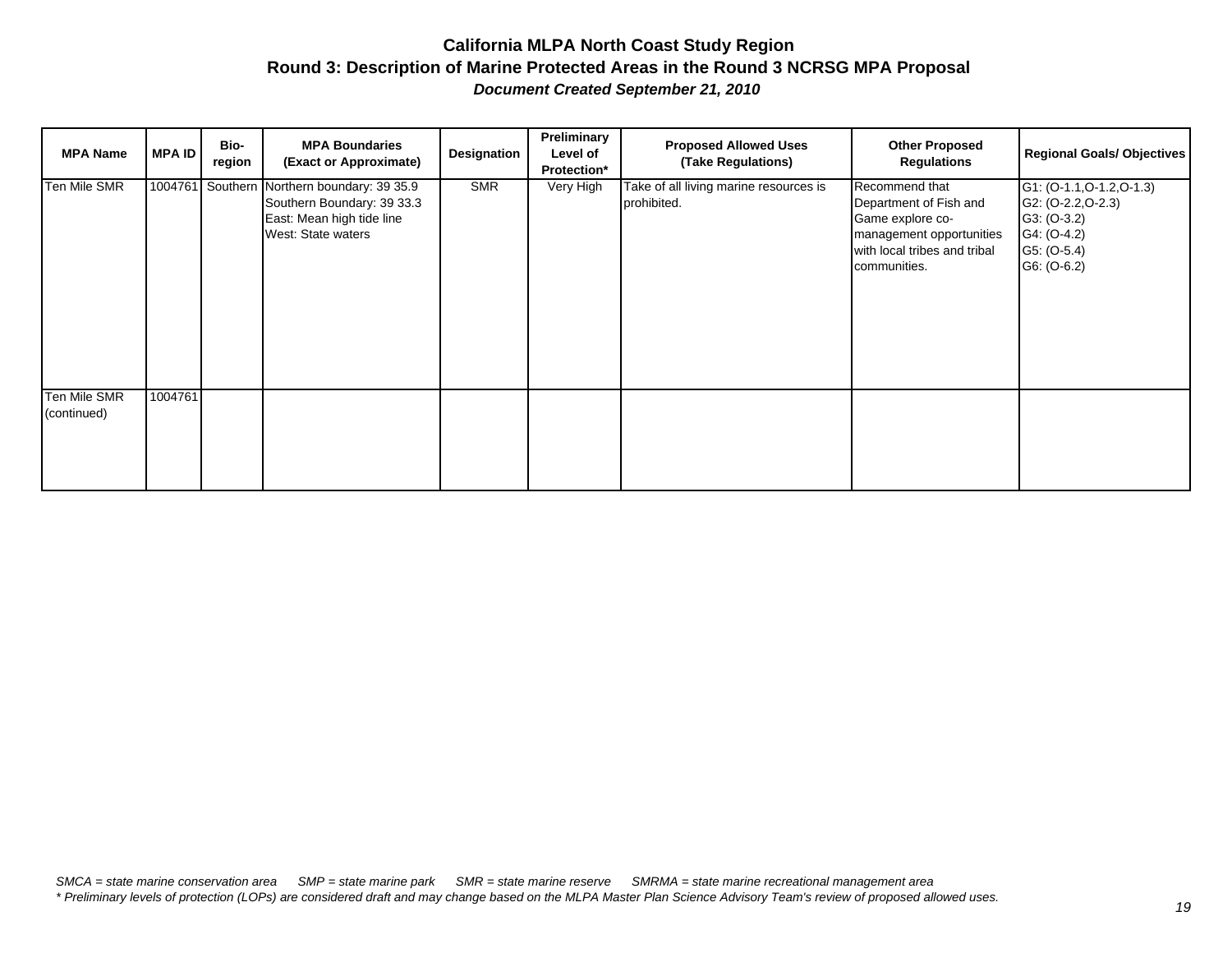| <b>MPA Name</b>             | <b>Site-specific Rationale</b>                                                                                                                                                                                                                                                                                                                                                                                                                                                                                                                                                                                                        | <b>NCRSG Motion</b>                                                                                                                                                                                                                                                            | <b>Other Design Considerations</b>                                                                                                                                                                                                                                                                                                                                                                                                                                                                                                                                                                                                                                                                                                                              |
|-----------------------------|---------------------------------------------------------------------------------------------------------------------------------------------------------------------------------------------------------------------------------------------------------------------------------------------------------------------------------------------------------------------------------------------------------------------------------------------------------------------------------------------------------------------------------------------------------------------------------------------------------------------------------------|--------------------------------------------------------------------------------------------------------------------------------------------------------------------------------------------------------------------------------------------------------------------------------|-----------------------------------------------------------------------------------------------------------------------------------------------------------------------------------------------------------------------------------------------------------------------------------------------------------------------------------------------------------------------------------------------------------------------------------------------------------------------------------------------------------------------------------------------------------------------------------------------------------------------------------------------------------------------------------------------------------------------------------------------------------------|
| <b>Ten Mile SMR</b>         | The intention of this MPA is to protect and maintain biodiversity<br>through capturing the following marine habitats: rocky shoreline,<br>beaches, offshore islets, surf grass, kelp beds, hard and soft<br>substrates, and is designed to interface with proximate estuarine<br>communities. The reserve also includes pinniped haul-outs, critical gathering, and harvesting for subsistence,<br>nesting and breeding marine bird habitat. This MPA is close to<br>Fort Bragg, with numerous coastal access points making research, be uses that are exercised by the<br>long-term monitoring, recreation and enforcement possible. | The NCRSG proposes that the following<br>language be included in the MPA<br>regulations: "All California Indian Tribal<br>traditional, non-commercial fishing,<br>ceremonial or stewardship purposes shall<br>Imembers of California Indian tribes and<br>tribal communities." | The intent is to accommodate traditional, non-commercial, tribal<br>activities when it becomes possible within California legal<br>authority. The northern boundary is south of a public access<br>fishing area. The southern boundary allows traditional tribal<br>activities on Seaside Beach. Designed to function as a cluster with<br>adjacent SMCA and estuary MPA. This SMR is 41 miles north of<br>the Pt. Arena SMR to minimize the cumulative effects of effort shift<br>for all commercial, recreational and subsistence fishing and<br>seaweed harvesting, that would otherwise take place if an MPA<br>was sited within the preferred spacing guidelines. These<br>compromises were made to get as close to the science guidelines<br>as possible. |
| Ten Mile SMR<br>(continued) |                                                                                                                                                                                                                                                                                                                                                                                                                                                                                                                                                                                                                                       |                                                                                                                                                                                                                                                                                | Located at the north end of this MPA is an established marine<br>monitoring site, that along with numerous coastal access points<br>makes it easy for research, recreation and enforcement. We<br>encourage DFG to explore research of ecosystem interaction, i.e.,<br>sea urchin/kelp in support of adaptive management.                                                                                                                                                                                                                                                                                                                                                                                                                                       |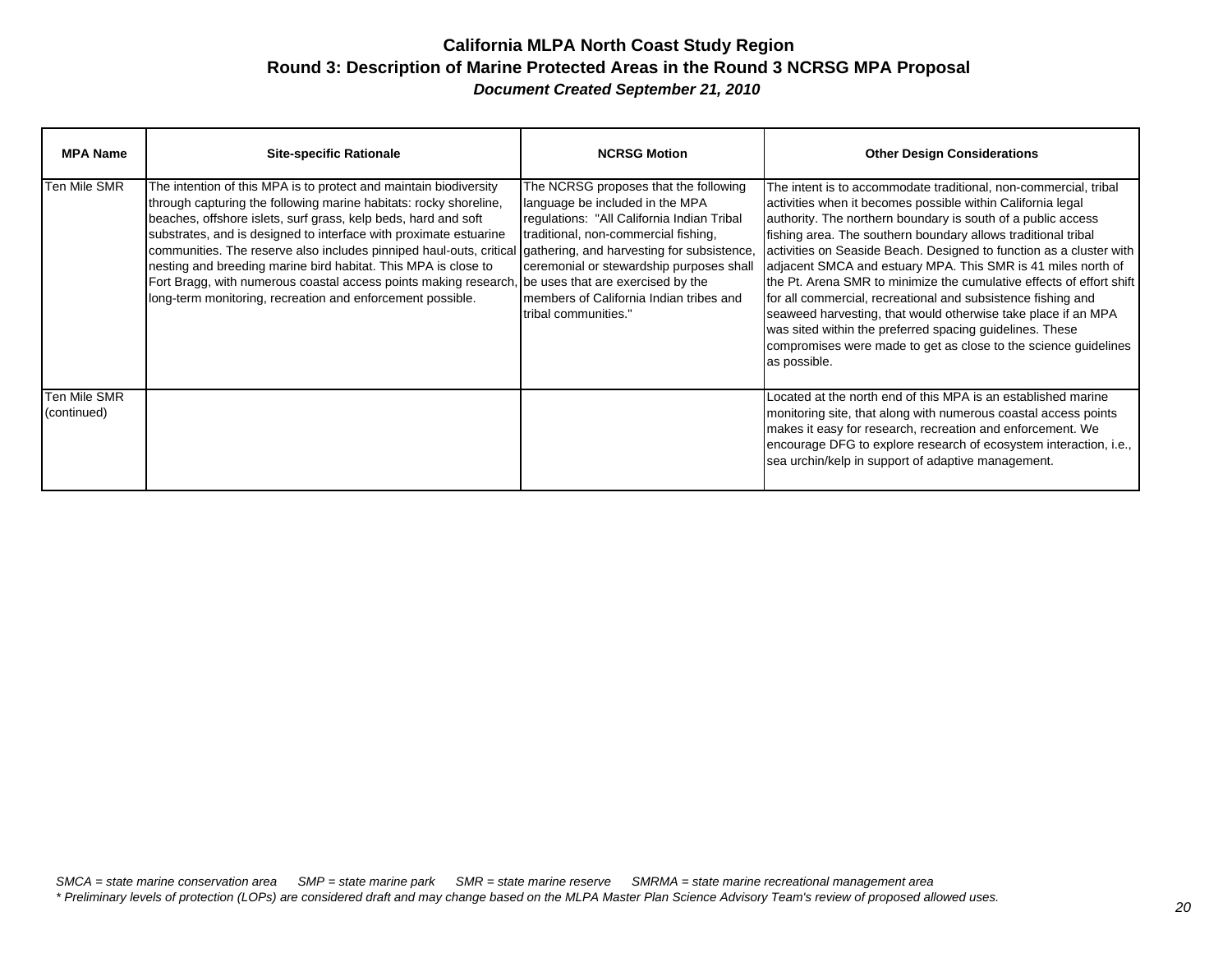| <b>MPA Name</b>                                 | <b>MPA ID</b>      | Bio-<br>region | <b>MPA Boundaries</b><br>(Exact or Approximate)                                              | <b>Designation</b> | Preliminary<br>Level of<br>Protection* | <b>Proposed Allowed Uses</b><br>(Take Regulations)                                                                                                                                                                                                                                                                                                                                                                                                                                                                                                                                                                                                                                                                                                                                                                                                                                                                                                                                                                                                                                                | <b>Other Proposed</b><br><b>Regulations</b>                                                                                                                                     | <b>Regional Goals/ Objectives</b>           |
|-------------------------------------------------|--------------------|----------------|----------------------------------------------------------------------------------------------|--------------------|----------------------------------------|---------------------------------------------------------------------------------------------------------------------------------------------------------------------------------------------------------------------------------------------------------------------------------------------------------------------------------------------------------------------------------------------------------------------------------------------------------------------------------------------------------------------------------------------------------------------------------------------------------------------------------------------------------------------------------------------------------------------------------------------------------------------------------------------------------------------------------------------------------------------------------------------------------------------------------------------------------------------------------------------------------------------------------------------------------------------------------------------------|---------------------------------------------------------------------------------------------------------------------------------------------------------------------------------|---------------------------------------------|
| Ten Mile Beach<br><b>SMCA</b><br>Ten Mile Beach | 1004762<br>1004762 |                | Southern North: 39 33.3<br>South: 39 32.5<br>East: Mean high tide line<br>West: State waters | <b>SMCA</b>        | Low                                    | The take of all living marine resources is Recommend that<br>prohibited except:<br>1. The commercial take of Dungeness<br>crab (TRAP).<br>2. The recreational take of Dungeness<br>crab (HOOP NET, DIVING OR TRAP).<br>3. The recreational take, intended to<br>accommodate tribal uses, of:<br>• rockfishes, cabezon, greenling,<br>lingcod, sculpin, California halibut,<br>Pacific halibut, redtail surfperch, other<br>surfperch, salmon, stickleback and<br>Pacific lamprey (HOOK AND LINE);<br>• shiner surfperch, surf smelt,<br>herring and anchovy (DIP NET OR<br>CAST NET);<br>• eulachon (DIP NET);<br>• anchovy, sardine and mackerel (2<br>species) (HAND);<br>• Pacific lamprey (SPEARFISHING<br>OR BOW AND ARROW);<br>• octopus and bay ghost shrimp<br>(HAND);<br>• red abalone, snails (7 species),<br>limpets (2 species), clams (10 species),<br>mussels, oysters, scallops, red urchin,<br>and purple urchin (HAND);<br>• market squid (DIP NET OR CAST<br>NET);<br>• Dungeness crab, rock crabs and<br>shore crabs (TRAP OR HOOP NET);<br>• coonstripe shrimp and spot prawn | Department of Fish and<br>Game explore co-<br>management opportunities<br>with local tribes and tribal<br>communities.<br>No wave energy projects or<br>oil exploration/leases. | $G2: (O-2.4)$<br>G4: (O-4.1)<br>G6: (O-6.2) |
| <b>SMCA</b><br>(continued)                      |                    |                |                                                                                              |                    |                                        | (TRAP);<br>· giant kelp, bull kelp, turf-forming<br>and foliose algae (except for sea palm)<br>(HAND).                                                                                                                                                                                                                                                                                                                                                                                                                                                                                                                                                                                                                                                                                                                                                                                                                                                                                                                                                                                            |                                                                                                                                                                                 |                                             |

*SMCA = state marine conservation area SMP = state marine park SMR = state marine reserve SMRMA = state marine recreational management area \* Preliminary levels of protection (LOPs) are considered draft and may change based on the MLPA Master Plan Science Advisory Team's review of proposed allowed uses.*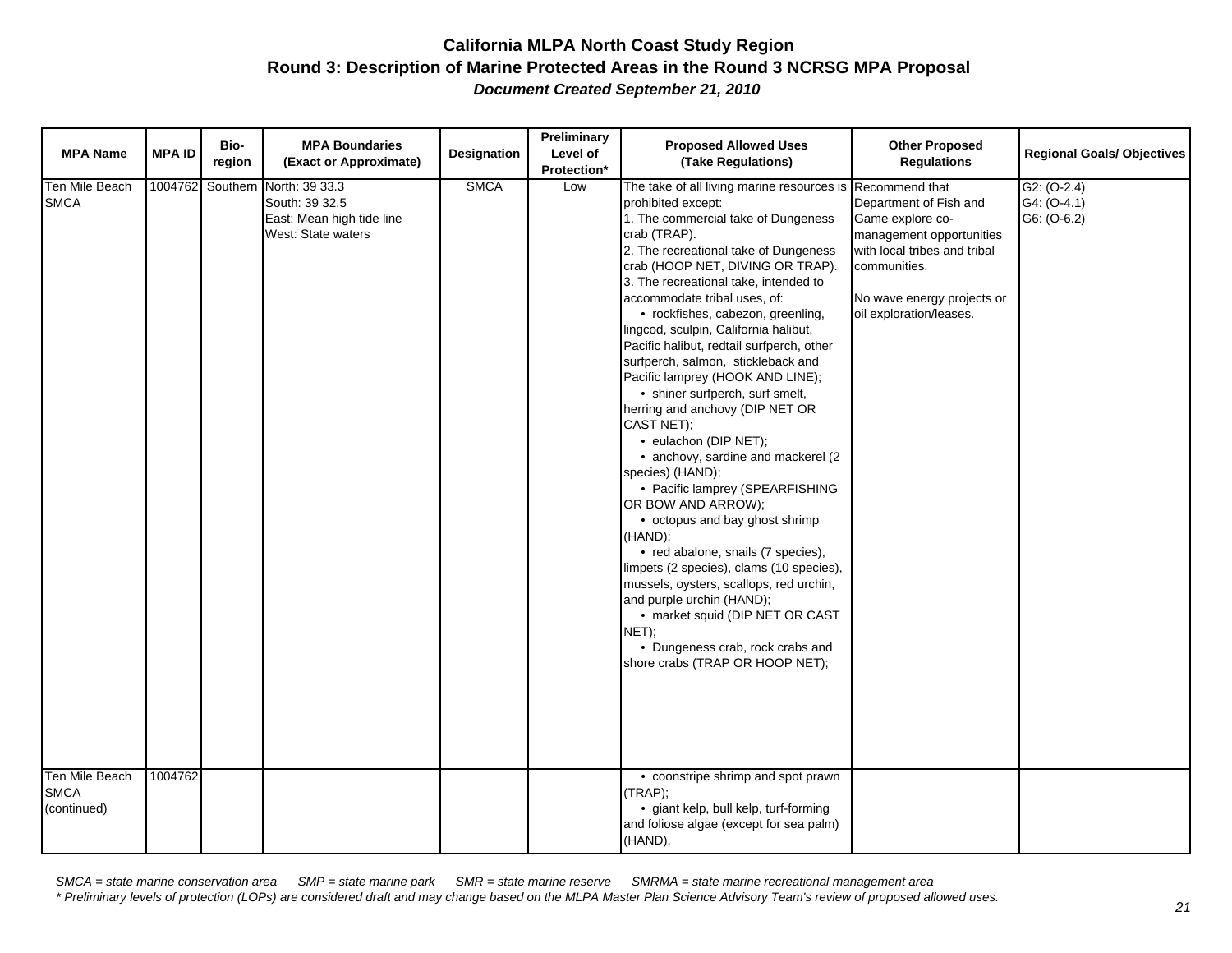| <b>MPA Name</b>                                 | <b>Site-specific Rationale</b>                                                                                                                                                                                                                                                                          | <b>NCRSG Motion</b>                                                                                                                                                                                                                                                                                                                                              | <b>Other Design Considerations</b>                                                                                                                                                                                       |
|-------------------------------------------------|---------------------------------------------------------------------------------------------------------------------------------------------------------------------------------------------------------------------------------------------------------------------------------------------------------|------------------------------------------------------------------------------------------------------------------------------------------------------------------------------------------------------------------------------------------------------------------------------------------------------------------------------------------------------------------|--------------------------------------------------------------------------------------------------------------------------------------------------------------------------------------------------------------------------|
| Ten Mile Beach<br><b>SMCA</b><br>Ten Mile Beach | Adds protection for soft bottom habitat to the adjacent SMR<br>proposed to the north. Connects the estuarine MPA to the offshore<br>SMR. Socioeconomic impacts considered: Important crab fishing<br>area just within the 10 Mile Safety Zone from Noyo Harbor.<br>Designed to maintain a mod-high LOP. | The NCRSG proposes that the following<br>language be included in the MPA<br>regulations: "All California Indian Tribal<br>traditional, non-commercial fishing,<br>gathering, and harvesting for subsistence,<br>ceremonial or stewardship purposes shall<br>be uses that are exercised by the<br>members of California Indian tribes and<br>tribal communities." | Extremely important crabbing area for the private recreational and<br>commercial passenger fishing vessel fleet out of Fort Bragg;<br>closing the area to crabbing would have a significant negative<br>economic impact. |
| <b>SMCA</b><br>(continued)                      |                                                                                                                                                                                                                                                                                                         |                                                                                                                                                                                                                                                                                                                                                                  |                                                                                                                                                                                                                          |

*SMCA = state marine conservation area SMP = state marine park SMR = state marine reserve SMRMA = state marine recreational management area \* Preliminary levels of protection (LOPs) are considered draft and may change based on the MLPA Master Plan Science Advisory Team's review of proposed allowed uses.*